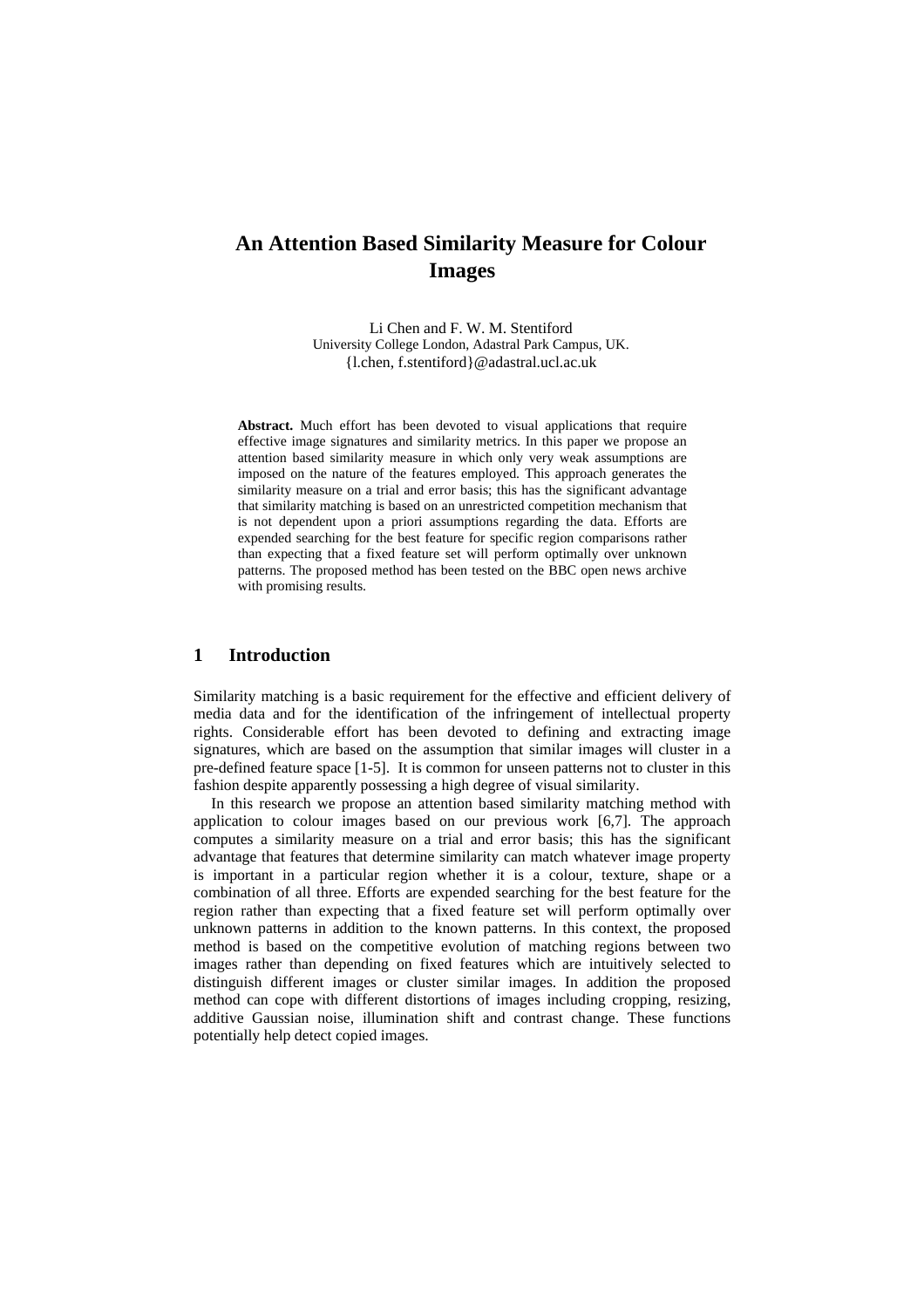The remainder of this paper is arranged as follows. In Section 2, the cognitive visual attention model is presented. Experiments are conducted on BBC open news archive and results are shown in Section 3. Conclusions are addressed in Section 4.

## **2 Visual Attention Similarity Measure**

Studies in neurobiology [8] suggest that human visual attention is enhanced through a process of competing interactions among neurons representing all of the stimuli present in the visual field. The competition results in the selection of a few points of attention and the suppression of irrelevant material. In this context of visual attention, we argue that humans are able to spot anomalies in a single image or similarity between two images through a competitive comparison mechanism, where similar and dissimilar regions are identified and scored by means of a new similarity measure.

Our model of visual attention is based upon identifying areas in an image that are similar to other regions in that same image [6,7]. The salient areas are simply those that are strongly *dissimilar* to most other parts of the image. In this paper we apply the same mechanism to measure the similarity between two different images. The comparison is a flexible and dynamic procedure, which does not depend on a particular feature space which may be thought to exist in a general image database.

Let a measurement  $a = (a_1, a_2, a_3)$  correspond to a pixel  $x = (x_1, x_2)$  in image A and a function *F* is defined so that  $a = F(x)$ .

Consider a neighbourhood N of *x* where

 $N = \{x \in N \text{ if and only if } |(x_i - x_i) \le \varepsilon_i\}.$ 

Select a set (called a fork) of *m* random pixels  $S_A$  from *N* where

$$
S_A = \{x_1, x_2, \dots, x_m\}.
$$

Select another random pixel *y* in image B and define the fork  $S_B$ 

$$
S_B = \{y_1, y_2, \dots, y_m\} \text{ where } x - x_i = y - y_i \quad \forall i.
$$

The fork  $S_A$  matches  $S_B$  if

$$
\left| F_j(x_i) - F_j(x_i') \right| \leq \delta_j \quad \forall i, j.
$$

That is, a match occurs if all colour values (suffix  $j$ ) of corresponding pixels in  $S_A$ and  $S_B$  are close. The similarity score of a pixel *x* is incremented each time one of a set of *M* neighbourhoods  $S_A$  matches a neighbourhood  $S_B$  surrounding some *y* in pattern B. This means that pixels  $x$  in A that correspond to large numbers of matches between a range of  $M$  neighbouring pixel sets  $S_A$  and pixel neighbourhoods somewhere in B are assigned high scores. In Fig. 1,  $m = 3$  pixels  $x'$  are selected in the neighbourhood of a pixel  $x$  in pattern A and matched with 3 pixels in the neighbourhood of pixel *y* in pattern B.

A parameter *s* is introduced to limit the area in pattern B within which the location *y* is randomly selected.  $s = 2$  defines the dotted region in Fig. 1. This improves the efficiency of the algorithm in those cases where it is known that corresponding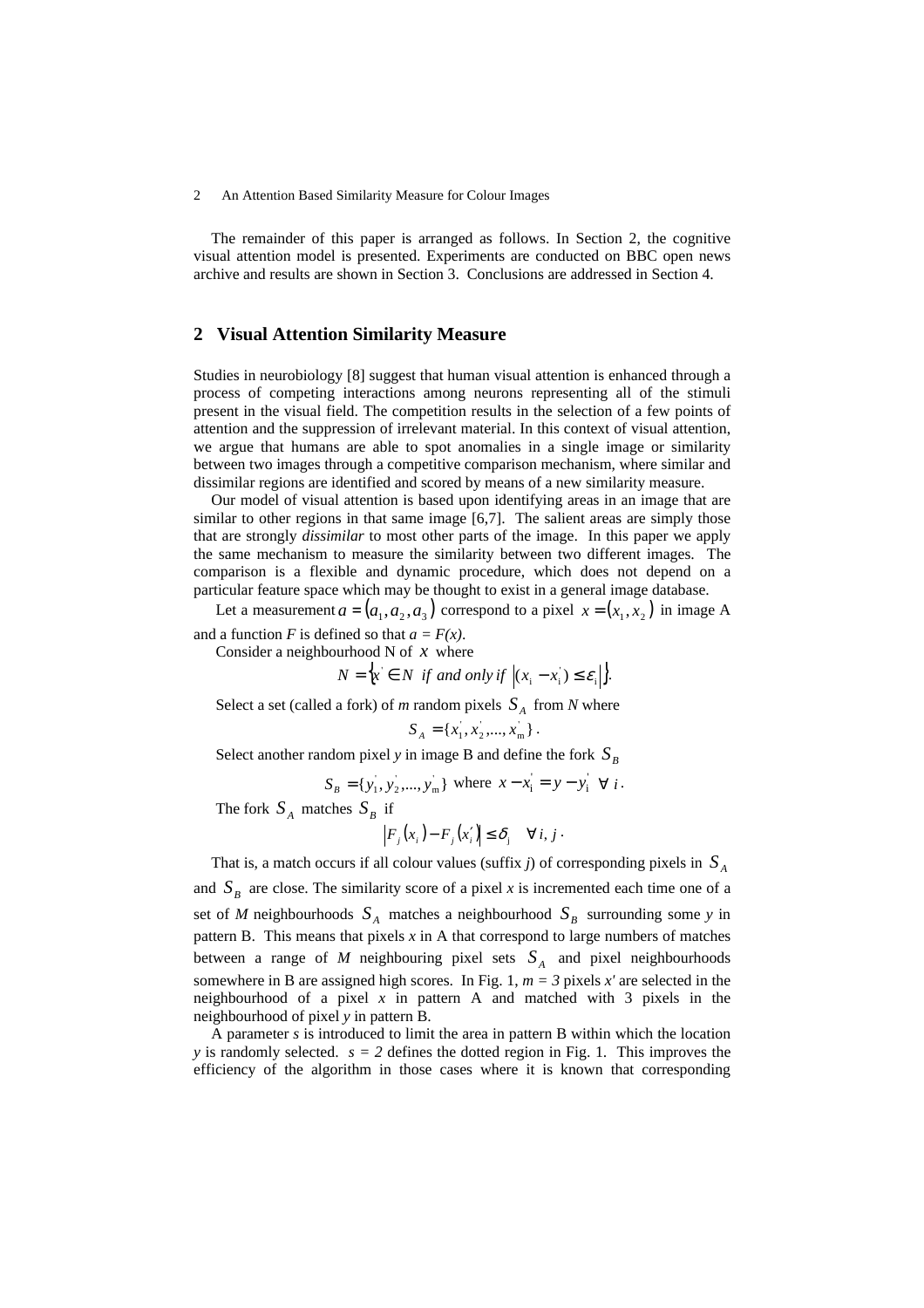regions in the two images are shifted by no more than *s* pixels. In effect *s* represents the maximum expected mis-registration or local distortion between all parts of the two images.



**Fig. 1.** Neighbourhood at location *x* matching at location *y*

The similarity contributions from all pixel regions in A are summed and normalized to give the total similarity score  $C_{AB}$  between images A and B:

$$
C_{AB} = \frac{1}{M \cdot \|A\|} \sum_{x \in A} \left( \sum_{M, y \in B} (1 \mid S_A \text{ matches } S_B, 0 \mid otherwise \right)
$$

## **3 Experiments**

Experiments were carried out on images downloaded from BBC open news archives [9]. 75 videos (more than 230,000 frames) cover different topics including conflicts and wars, disasters, personalities and leaders, politics, science  $\&$  technology, and sports. Since many frames within a scene differ only slightly, and to utilise the diversity in the database, 2000 non-contiguous frames were extracted by taking every 100<sup>th</sup> frame from these videos to form the database for image retrieval. 21 images were randomly chosen from the database and 4 distorting transforms were applied to each image (see Fig. 2) including additional Gaussian noise, contrast change, crop and shift, and resize. These distorted images were then added to the image database making a total of 2084 images.

Fig. 3 illustrates the precision and recall performance of the proposed method with 15 queries of the database and  $M = 20$ . Recall is the ratio of the number of relevant images retrieved to the total number of relevant images in the database; and it is expressed as:

$$
recall = \frac{the \ number \ of \ relevant \ images \ retrieved}{the \ number \ of \ relevant \ images \ in \ the \ database}
$$

Precision is the ratio of the number of relevant images retrieved to the total number of irrelevant and relevant images retrieved, and it is defined as: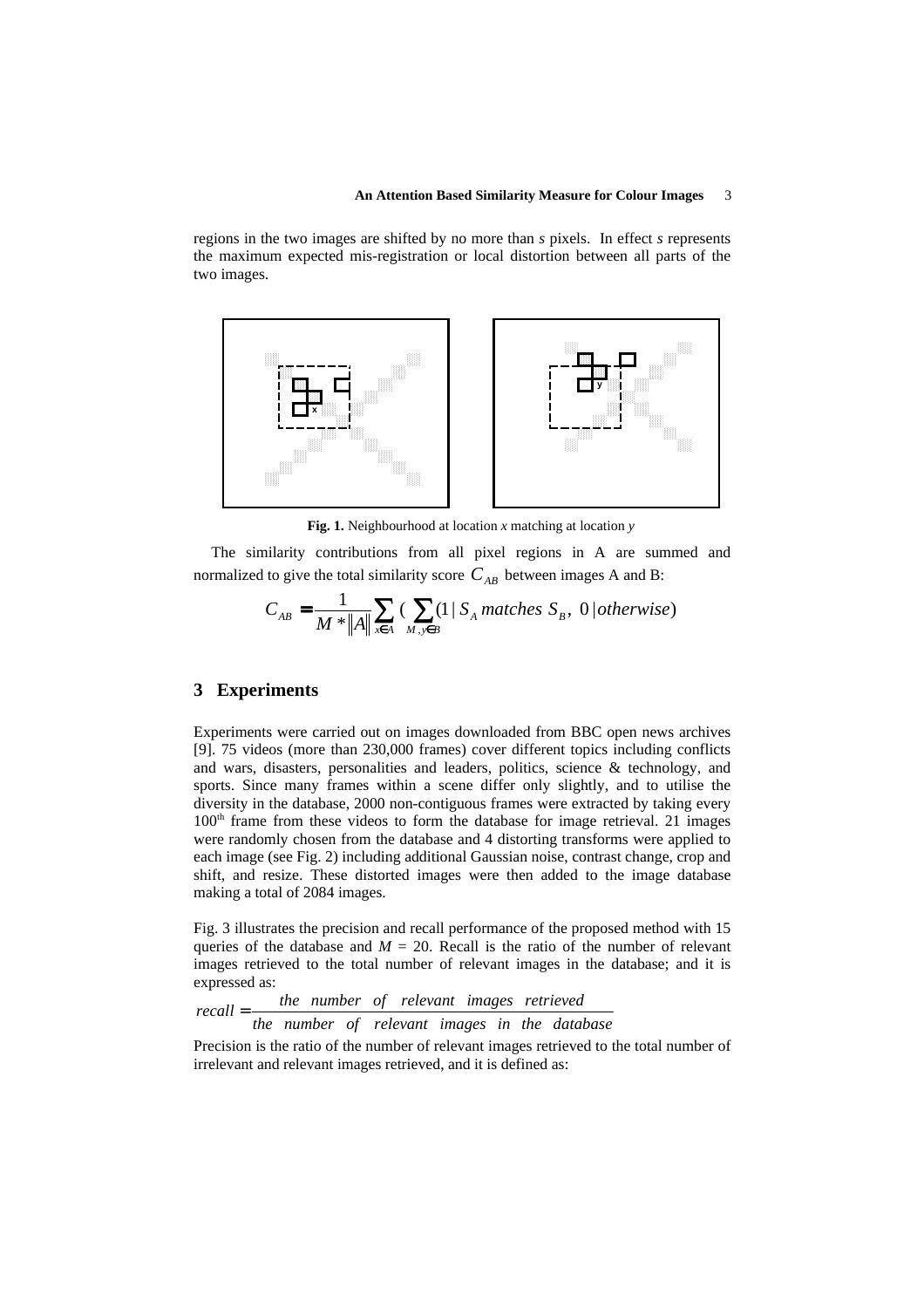# *the number of relevant images retrieved the number of images retrieved*

Only very similar frames that were immediately adjacent in time to the query frame were considered to be relevant images.



**Fig. 1.** An example of an image and four transforms: (a) original image (b) with additional radius-1 Gaussian blur (c) with contrast increased 25% (d) cropped and shifted to the right (e) resized to 80% of original image



**Fig. 2.** Recall and precision for retrieval performance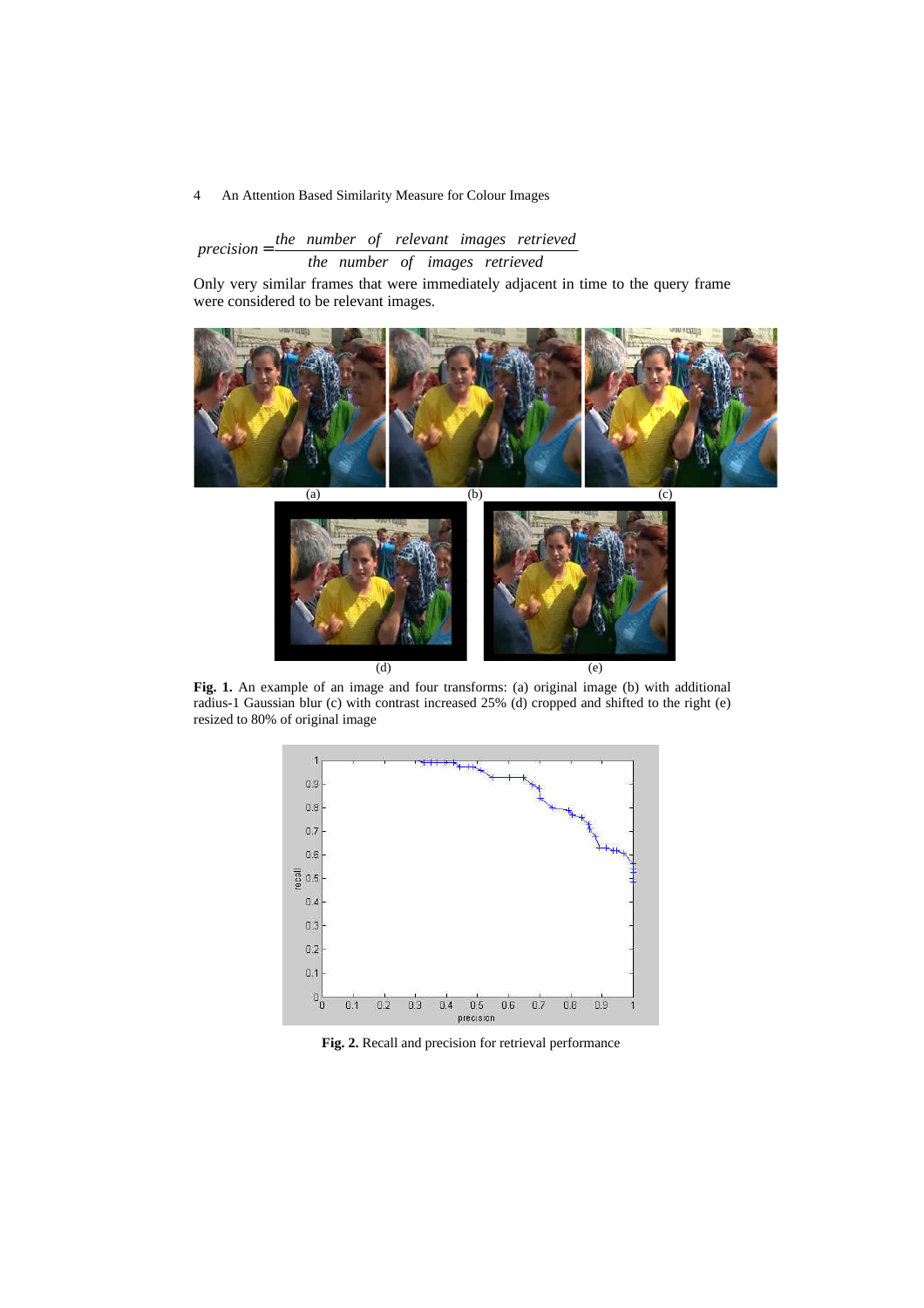Fig. 4 shows the relationship between the similarity score and the computation (*M*) for the original image when compared with itself, the blurred, contrast shifted, cropped and resized versions, a similar image taken from the same video ahead of example frame by 70 frame distance, and two other different images in the database. It is interesting that for low values of *M* the original is seen to be less similar to itself than to the distorted versions. This repeated an earlier result [6] when it was found that some similarities were found more easily in blurred images.



Fig. 3. CVA scores against computation (M). (a) original image (b) image with Gaussian blur (c) image with 25% contrast increase (d) cropped image (e) resize down to 80% of original image (f) similar image ahead of original frame by 70 frame distance (g) and (h) dissimilar images taking from the same video

The approach is further illustrated in Fig. 5 where image (a) has been pasted into another image giving a composite version (b). Image (c) shows the fork pixel locations where matching has taken place during the computation of the similarity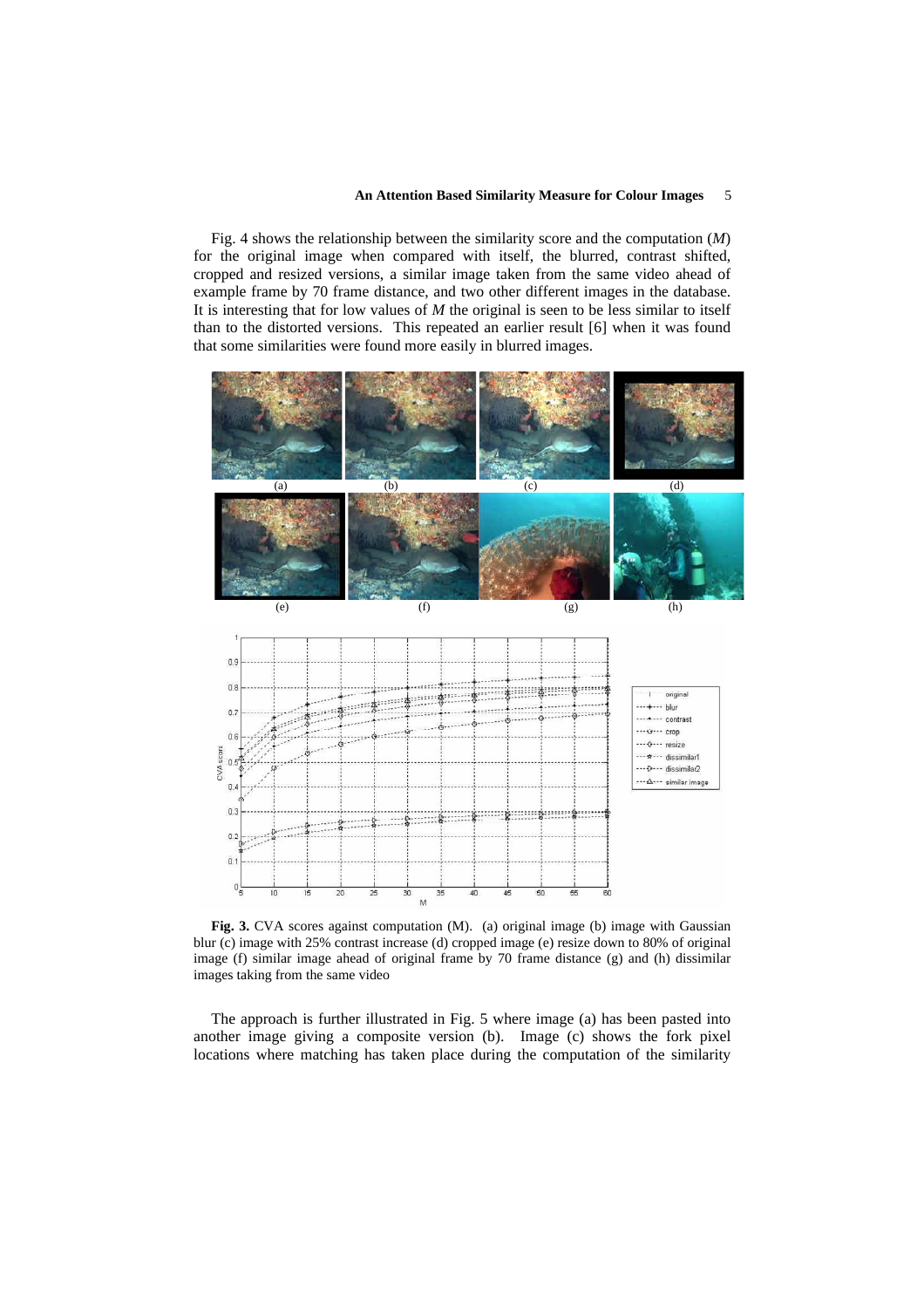score between images (a) and (b). This indicates that the mechanism is potentially able to detect sub-images with application to copy detection.



**Fig. 4.** (a) Image, (b) composite,(c) matching fork pixel locations

# **4 Conclusions**

This paper has shown that a new similarity measure that is not based on pre-selected feature measurements can be used to obtain promising retrieval performance. The similarity is determined by the amount of matching structure detected in pairs of images. Such structure that is found to be in common between specific pairs of images may not be present elsewhere in the database and would be unlikely to be taken into account by a fixed set of features applied universally. The work also provides evidence in support of a mechanism that encompasses notions of both visual attention and similarity.

More results are needed to obtain statistical significance in the precision and recall performances.

# **Acknowledgement**

This research has been conducted within the framework of the European Commission funded Network of Excellence "Multimedia Understanding through Semantics, Computation and Learning" (MUSCLE) [10].

## **References**

[1] Zhang, D., G. Lu, G.: Review of shape representation and description techniques, Pattern Recognition, 37 (2004) 1-19